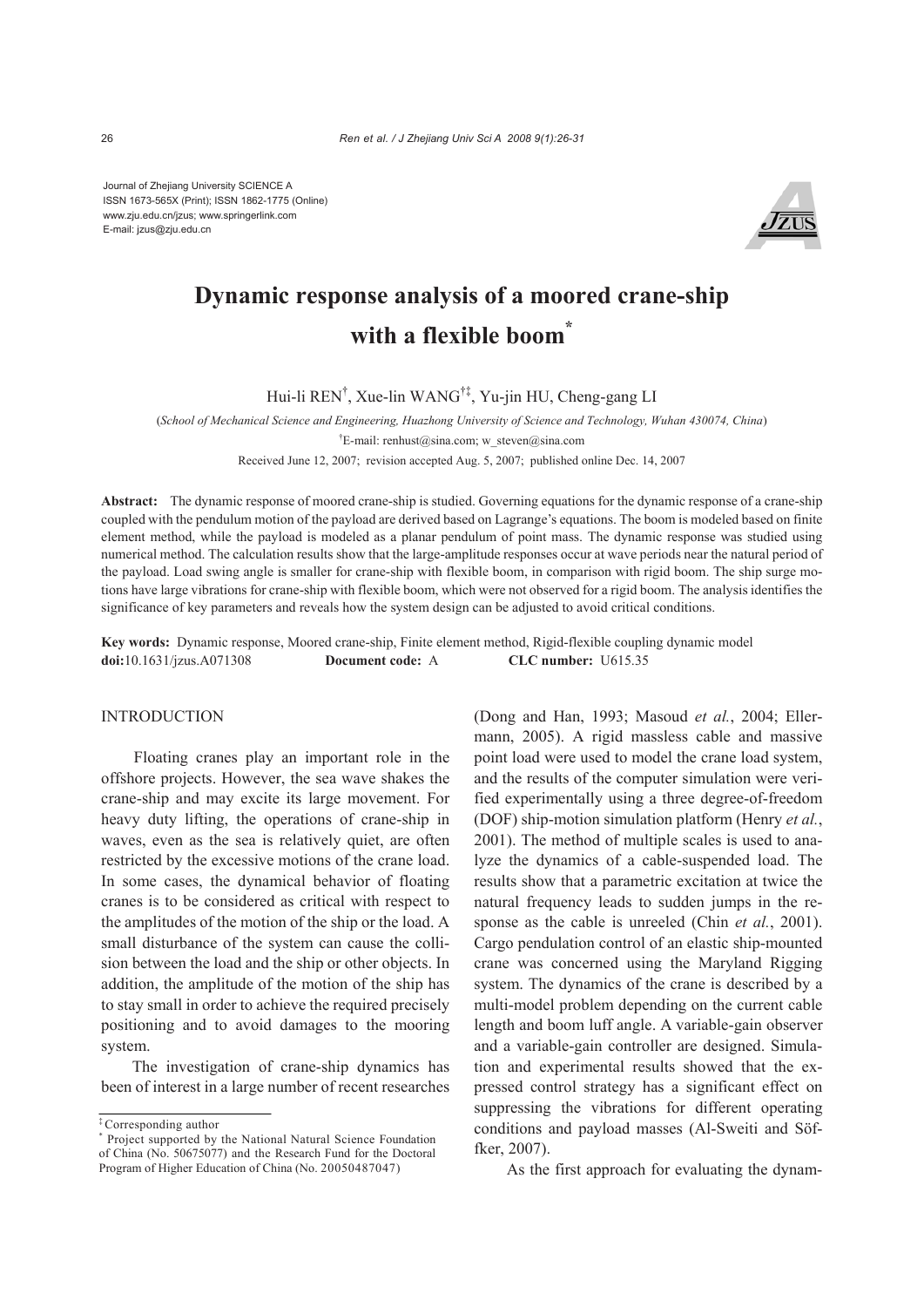ics of a crane-ship, a linear theoretical model is used. The linear differential equation of motion is derived under the assumption of small amplitudes, and does not consider occurring restoring forces. A dynamic model was established using multi-body dynamics methods and the dynamics of the crane was analyzed (Chen *et al.*, 2002). The effects of cable reeling and unreeling on cargo pendulations were studied with the boom crane modeled as a planar pendulum and the ship as a rigid body. The results show nonlinear behavior (Kral *et al.*, 1996).

In almost all of these studies, the flexibility of the boom is not taken into consideration. This may be reasonable for short crane booms and small payload-to-ship mass ratios, but for long crane booms and large payload-to-ship mass ratios, the influence of the flexibility of the crane boom cannot be ignored any more.

To the authors' best knowledge, until recently there is no report on the modeling of such system. The study aims to present a rigid-flexible coupling dynamic model for the prediction of the dynamics of a moored crane-ship and its payload. The prediction is the foundation of the dynamical design and an accurate residual working life assessment. It is also a basis for the control of the vibrations of the system.

## MODEL DESCRIPTION

The schematic system under investigation is shown in Fig.1. When dimensions and elastic properties of the crane-ship body are considered, it is sufficient to take only the boom as flexible. The following assumptions are used in the analysis of the crane-ship:

 (1) The motion is only in the vertical plane. The load is regarded as a point mass, and can have pendulum motion in the plane, but without twisting.

(2) The rope is taken as a rigid rod. This assumption is valid as long as the oscillations of the load in the vertical direction are small and the rope remains in tension.

(3) The structural damping of the system is not taken into account, because cranes are typically lightly damped. Todd *et al.*(1997) reported that the damping of a ship mounted crane is from 0.1% to 0.5% of the critical damping.

As depicted in Fig.1, a coordinate system *OXY* is

fixed to the ground and denoted as "Earth-Fixed", which is taken to be the inertial frame of reference. The other system  $O_0X_0Y_0$  is fixed to and, hence, moves with the ship, which is denoted as "Body-Fixed". *J* is the rotary inertia of the ship,  $m_{\text{ship}}$  and  $m_{\text{p}}$ are the masses of the ship and load, respectively. The elastic displacements of the boom tip point *B* are denoted as *u* and *w*. The critical parameters including the boom length  $L_b$ , the luff angle of the boom  $\beta$ , the length of the rope *L*, the displacement in surge direction *x*, the pitch angle  $\theta$ , the heave motion *y* and the swing angle of the load  $\alpha$  are also indicated in Fig.1.



**Fig.1 Moored crane-ship model**

## MATHEMATICAL MODEL

## **External forces acting on the crane-ship**

In the model, different external forces have to be considered (Ellermann *et al.*, 2002), the hydrostatic force

$$
f_{\rm b} = [0, -\rho_{\rm w} g A_{\rm w} y, -(m_{\rm ship} + m_{\rm p}) g h_{\rm m} \theta]^{T}, \qquad (1)
$$

with the density of water  $\rho_w$ , the cross-sectional area of the ship at the still water level  $A_w$  and the metacentric height  $h_m$ .

The mooring line forces, which are approximated by a third order polynomial

$$
f_{\mathbf{m}} = [-c_1 x - c_2 | x | x - c_3 x^3, 0, 0]^{\mathrm{T}}, \tag{2}
$$

where  $c_1$ ,  $c_2$ ,  $c_3$  are the linear, quadratic, and cubic characteristic coefficients of the mooring system.

Forces due to viscous drag

$$
f_{d} = [-\rho_{w} c_{d} W T | \dot{x} | \dot{x}/2, 0, 0]^{T}
$$
 (3)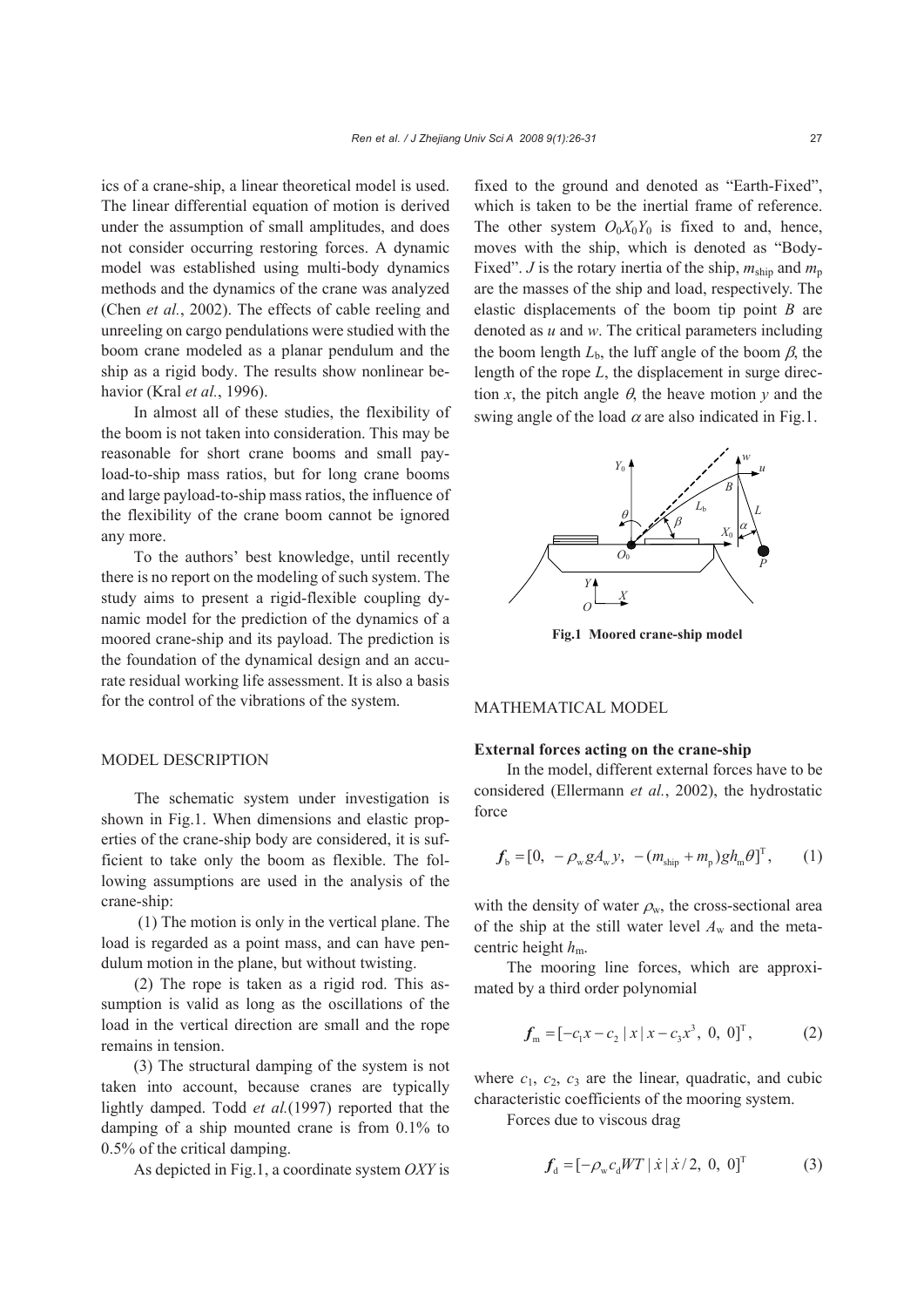are proportional to the density of water  $\rho_w$ , the empirical drag coefficient  $c_d$ , the width of the ship *W* and the draught *T*.

The frequency-dependent wave excitation forces, which can be split into a periodically changing part and the constant drift forces, can be modeled as:

$$
f_{\rm w} = \begin{bmatrix} A(k_{\rm rx} \cos(\omega t) - k_{\rm rx} \sin(\omega t)) + A^2 p_{\rm d} \\ A(k_{\rm ry} \cos(\omega t) - k_{\rm iy} \sin(\omega t)) \\ A(k_{\rm r\theta} \cos(\omega t) - k_{\rm i\theta} \sin(\omega t)) \end{bmatrix}, \quad (4)
$$

with the wave amplitude *A*, the real and imaginary parts of the frequency dependent coefficient  $k_{ri}$  and  $k_{ij}$  $(j=x,y,\theta)$ , and the coefficient of the drift force  $p_d$ .

The forces are abbreviated by

$$
\boldsymbol{F} = [F_1, F_2, F_3]^{\mathrm{T}} = \boldsymbol{f}_b + \boldsymbol{f}_m + \boldsymbol{f}_d + \boldsymbol{f}_w. \tag{5}
$$

## **Dynamic equation of crane-ship**

The position vector of payload *P* as shown in Fig.1 can be expressed as

$$
\mathbf{r}_{\mathrm{p}} = (x + L_{j} \cos(\beta + \theta) + u + L \sin \alpha) \cdot \mathbf{i} + (y + L_{j} \sin(\beta + \theta) + w - L \cos \alpha) \cdot \mathbf{j},
$$
 (6)

where *i* and *j* are unit vectors along the *X*- and *Y*-axes, respectively. It can be seen that, by including the boom tip displacement *u* and *w*, the effect of the elastic deformation of the boom is included in the position equation of the payload.

It is assumed that the luff angle of the boom and the length of the payload pendulum are constant. Based on Eq.(6), the velocity vector of the payload *P* can be obtained by the time derivative of  $r_p$  as

$$
V_{\rm p} = (\dot{x} + \dot{u} - \dot{\theta}L_{\rm b}\sin(\beta + \theta) + \dot{\alpha}L\cos\alpha) \cdot \dot{\mathbf{i}} + (\dot{y} + \dot{w} + \dot{\theta}L_{\rm b}\cos(\beta + \theta) + \dot{\alpha}L\sin\alpha) \cdot \dot{\mathbf{j}}.
$$
 (7)

So the kinetic energy of the payload can then be derived as

$$
T_{\rm p} = m_{\rm p} V_{\rm p} \cdot V_{\rm p} / 2
$$
  
=  $m_{\rm p} [\dot{x}^2 + \dot{u}^2 + \dot{y}^2 + \dot{w}^2 + \dot{\alpha}^2 L^2 + 2 \dot{x} \dot{u} + 2 \dot{y} \dot{w}$   
+ $2 \dot{x} \dot{\alpha} L \cos \alpha + 2 \dot{y} \dot{\alpha} L \sin \alpha + 2 \dot{u} \dot{\alpha} L \cos \alpha$   
+ $2 \dot{w} \dot{\alpha} L \sin \alpha + \dot{\theta}^2 L_{\rm b}^2 - 2 \dot{\theta} \dot{x} L_{\rm b} \sin(\beta + \theta)$ 

$$
-2\dot{\theta}\dot{u}L_{\rm b}\sin(\beta+\theta) - 2\dot{\theta}\dot{\alpha}L_{\rm b}L\sin(\beta+\theta)\cos\alpha
$$
  
+2\dot{\theta}\dot{\gamma}L\_{\rm b}\cos(\beta+\theta) + 2\dot{\theta}\dot{\gamma}L\_{\rm b}\cos(\beta+\theta)  
+2\dot{\theta}\dot{\alpha}L\_{\rm b}L\cos(\beta+\theta)\sin\alpha]/2. (8)

The potential energy of the payload

$$
U_p = m_p g(y + L_b \sin(\beta + \theta) + w - L \cos \alpha). \tag{9}
$$

The kinetic energy and the potential energy of the ship can be respectively expressed as

$$
T_{\text{ship}} = [J\dot{\theta}^2 + m_{\text{ship}}(\dot{x}^2 + \dot{y}^2)]/2, \tag{10}
$$

$$
U_{\text{ship}} = m_{\text{ship}} gy. \tag{11}
$$

Based on the finite element discretization, the kinetic and potential energy of boom can be respectively expressed as

$$
T_{\text{b}} = \frac{1}{2} \dot{\boldsymbol{U}}^{\text{T}} \boldsymbol{M} \dot{\boldsymbol{U}} = \frac{1}{2} \begin{bmatrix} \dot{\boldsymbol{U}}_{\text{r}} \\ \dot{u} \\ \dot{w} \end{bmatrix}^{\text{T}} \begin{bmatrix} \boldsymbol{M}_{\text{rr}} & \boldsymbol{M}_{\text{nu}} & \boldsymbol{M}_{\text{nv}} \\ \boldsymbol{M}_{\text{ur}} & \boldsymbol{m}_{\text{nu}} & \boldsymbol{m}_{\text{uw}} \\ \boldsymbol{M}_{\text{wr}} & \boldsymbol{m}_{\text{wu}} & \boldsymbol{m}_{\text{ww}} \end{bmatrix} \begin{bmatrix} \dot{\boldsymbol{U}}_{\text{r}} \\ \dot{u} \\ \dot{w} \end{bmatrix},
$$
\n(12)

$$
U_{\rm b} = \frac{1}{2} U^{\rm T} K U = \frac{1}{2} \begin{bmatrix} U_{\rm r} \\ u \\ w \end{bmatrix}^{\rm T} \begin{bmatrix} K_{\rm tr} & K_{\rm ru} & K_{\rm rw} \\ K_{\rm ur} & k_{\rm uu} & k_{\rm uw} \\ K_{\rm wr} & k_{\rm wa} & k_{\rm ww} \end{bmatrix} \begin{bmatrix} U_{\rm r} \\ u \\ w \end{bmatrix}, (13)
$$

where *M* and *K* are global mass and stiffness matrices of the boom,  $U$  and  $\dot{U}$  are displacement and velocity vectors of the flexible boom;  $(u, w)$  and  $(\dot{u}, \dot{w})$  are the nodal displacement and velocities of the boom tip point *B*.  $U_r$  and  $\dot{U}_r$  are vectors of displacements and velocities for the rest degrees of freedom of the boom structure.

The Lagrangian function of the system can be expressed as

$$
L = T - U = \frac{1}{2} \begin{bmatrix} \dot{U}_{\rm r} \\ \dot{u} \\ \dot{w} \end{bmatrix}^{\rm T} \begin{bmatrix} M_{\rm nr} & M_{\rm nu} & M_{\rm rw} \\ M_{\rm ur} & m_{\rm uu} & m_{\rm uw} \\ M_{\rm wr} & m_{\rm wa} & m_{\rm ww} \end{bmatrix} \begin{bmatrix} \dot{U}_{\rm r} \\ \dot{u} \\ \dot{w} \end{bmatrix} + \frac{1}{2} J \dot{\theta}^2
$$
  
+ $m_{\rm ship} (\dot{x}^2 + \dot{y}^2)/2 + m_{\rm p} [\dot{x}^2 + \dot{u}^2 + \dot{y}^2 + \dot{w}^2 + \dot{\alpha}^2 L^2 + 2 \dot{x} \dot{u}$   
+ $2 \dot{y} \dot{w} + 2 \dot{x} \dot{\alpha} L \cos \alpha + 2 \dot{y} \dot{\alpha} L \sin \alpha + 2 \dot{u} \dot{\alpha} L \cos \alpha$   
+ $2 \dot{w} \dot{\alpha} L \sin \alpha + \dot{\theta}^2 L_{\rm b}^2 - 2 \dot{\theta} \dot{x} L_{\rm b} \sin(\beta + \theta) - 2 \dot{\theta} \dot{u} L_{\rm b} \sin(\beta$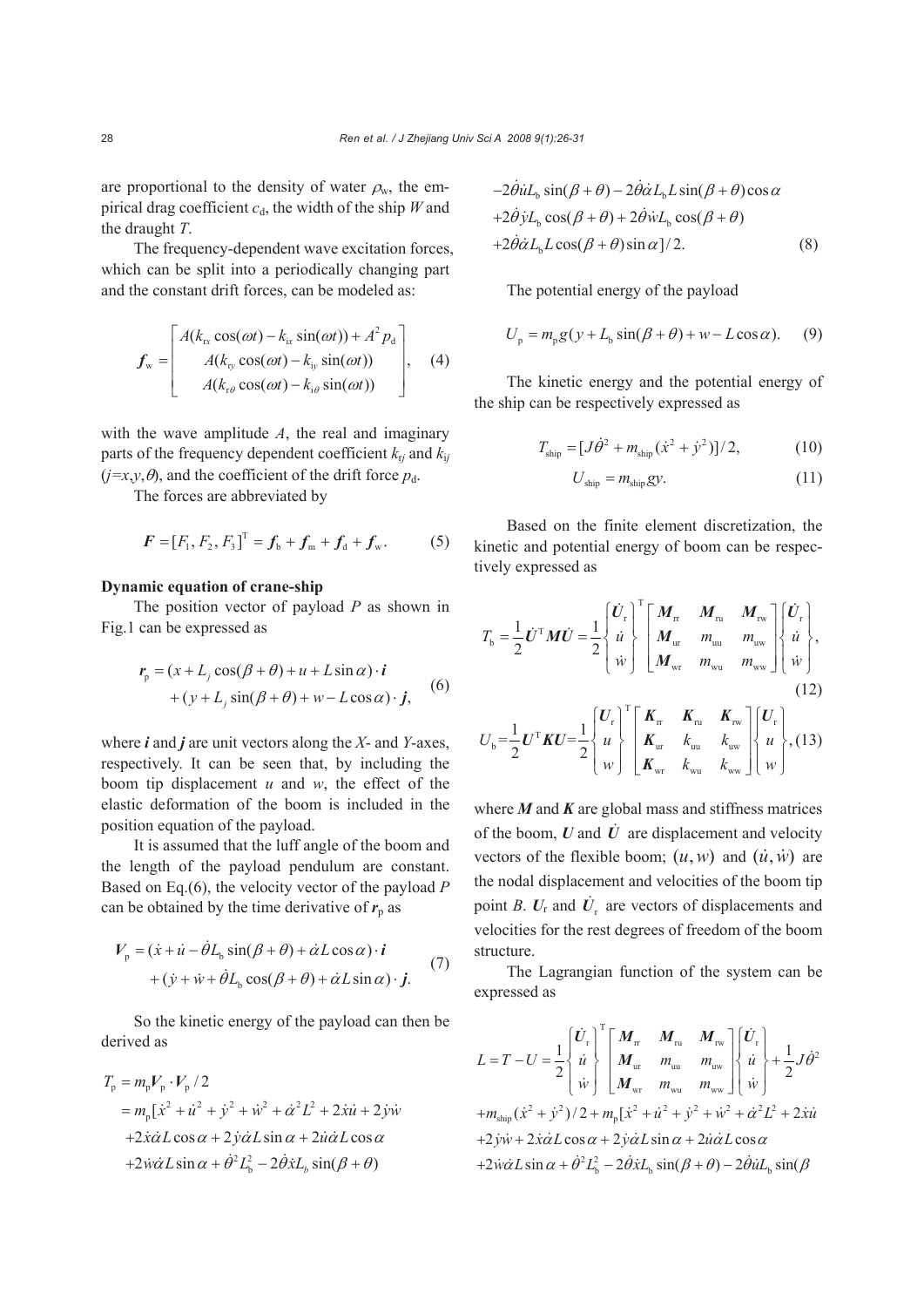$$
+\theta) - 2\dot{\theta}\dot{\alpha}L_{\text{b}}L\sin(\beta + \theta)\cos\alpha + 2\dot{\theta}\dot{\gamma}L_{\text{b}}\cos(\beta + \theta)
$$
  
+2\dot{\theta}\dot{\gamma}L\_{\text{b}}\cos(\beta + \theta) + 2\dot{\theta}\dot{\alpha}L\_{\text{b}}L\cos(\beta + \theta)\sin\alpha]/2  
-
$$
\frac{1}{2}\begin{bmatrix} \mathbf{U}_{\text{r}} \\ u \\ w \end{bmatrix}^{\text{T}}\begin{bmatrix} \mathbf{K}_{\text{rr}} & \mathbf{K}_{\text{ru}} & \mathbf{K}_{\text{rw}} \\ \mathbf{K}_{\text{ur}} & k_{\text{uu}} & k_{\text{uw}} \end{bmatrix} \begin{bmatrix} \mathbf{U}_{\text{r}} \\ u \\ w \end{bmatrix} - m_{\text{ship}}gy
$$
  
-
$$
m_{\text{p}}g(y + L_{\text{b}}\sin(\beta + \theta) + w - L\cos\alpha). \tag{14}
$$

The Lagrange's equation is

$$
\frac{\mathrm{d}}{\mathrm{d}t} \left( \frac{\partial L}{\partial \dot{q}_j} \right) - \frac{\partial L}{\partial q_j} = Q_j, \tag{15}
$$

where  $q_j$  and  $\dot{q}_j$  are general coordinates and general velocities of the system.  $Q_i$  is general force of the system.

Substituting Eqs.(5) and (14) into Eq.(15) gives

$$
\begin{pmatrix}\n\mathbf{M} + \begin{bmatrix}\n\mathbf{0} & \mathbf{0} & \mathbf{0} \\
\mathbf{0} & m_{p} & 0 \\
\mathbf{0} & 0 & m_{p}\n\end{bmatrix}\n\begin{bmatrix}\n\ddot{U}_{r} \\
\ddot{u} \\
\ddot{w}\n\end{bmatrix} + \mathbf{K}\begin{bmatrix}\nU_{r} \\
u \\
w\n\end{bmatrix}
$$
\n
$$
= \begin{bmatrix}\n\mathbf{0} \\
m_{p}(\dot{\alpha}^{2}L\sin\alpha + \ddot{\theta}L_{b}\sin(\beta + \theta) + \dot{\theta}^{2}L_{b}\cos(\beta + \theta) + \dot{\theta}^{2}L_{b}\cos(\beta + \theta) - \ddot{x} - \ddot{\alpha}L\cos\alpha \\
m_{p}[-g - \ddot{y} - \ddot{\alpha}L\sin\alpha - \dot{\alpha}^{2}L\cos\alpha - \dot{\theta}^{2}L_{b}\sin(\beta + \theta)]\n\end{bmatrix},
$$
\n
$$
(16)
$$
\n
$$
(m_{\text{ship}} + m_{p})\ddot{x} + m_{p}\ddot{u} + m_{p}\ddot{\alpha}L\cos\alpha - m_{p}\dot{\alpha}^{2}L\sin\alpha
$$

$$
-\ddot{\theta}L_{\text{b}}\sin(\beta+\theta)-\dot{\theta}^{2}L_{\text{b}}\cos(\beta+\theta)=F_{1},\qquad(17)
$$

 $(m_{\text{ship}} + m_{\text{p}})\ddot{y} + m_{\text{p}}\ddot{w} + m_{\text{p}}\ddot{\alpha}L\sin\alpha + m_{\text{p}}\dot{\alpha}^2L\cos\alpha +$  $(m<sub>ship</sub> + m<sub>p</sub>)g + \ddot{\theta}L<sub>b</sub> \cos(\beta + \theta) - \dot{\theta}^2 L_b \sin(\beta + \theta) = F_2$ (18)

$$
J\ddot{\theta} + m_p L_b (\ddot{\theta} L_b - \ddot{x} \sin(\beta + \theta) - \ddot{u} \sin(\beta + \theta) \n- \ddot{\alpha} L \sin(\beta + \theta) \cos \alpha + \dot{\alpha}^2 L \sin(\beta + \theta) \sin \alpha \n+ \ddot{y} \cos(\beta + \theta) + \ddot{w} \cos(\beta + \theta) + \ddot{\alpha} L \cos(\beta + \theta) \sin \alpha \n+ \dot{\alpha}^2 L \cos(\beta + \theta) \cos \alpha) + m_p L_b g \cos(\beta + \theta) = F_3,
$$
\n(19)

$$
\ddot{\alpha}L + \ddot{x}\cos\alpha + \ddot{y}\sin\alpha + \ddot{u}\cos\alpha + \ddot{w}\sin\alpha - \ddot{\theta}L_{\text{b}}\sin(\beta
$$
  
+ $\alpha$ )cos $\alpha - \dot{\theta}^2L_{\text{b}}\cos(\beta + \alpha)\cos\alpha + \ddot{\theta}L_{\text{b}}\cos(\beta + \alpha)\sin\alpha - \dot{\theta}^2L_{\text{b}}\sin(\beta + \alpha)\sin\alpha + g\sin\alpha = 0.$  (20)

As in several other investigations, the attention is focused on the horizontal surge motion. In this special case, equations of motion of the system can be reduced to

$$
\begin{pmatrix}\n\mathbf{M} + \begin{bmatrix}\n\mathbf{0} & \mathbf{0} & \mathbf{0} \\
\mathbf{0} & m_{\text{p}} & 0 \\
\mathbf{0} & 0 & m_{\text{p}}\n\end{bmatrix}\n\begin{bmatrix}\n\ddot{U}_{\text{r}} \\
\ddot{u} \\
\ddot{w}\n\end{bmatrix} + \mathbf{K} \begin{bmatrix}\nU_{\text{r}} \\
u \\
w\n\end{bmatrix}
$$
\n
$$
= \begin{bmatrix}\n\mathbf{0} \\
m_{\text{p}}(\dot{\alpha}^{2}L\sin\alpha - \ddot{\alpha}L\cos\alpha - \ddot{x}) \\
m_{\text{p}}(-g - \ddot{\alpha}L\sin\alpha - \dot{\alpha}^{2}L\cos\alpha)\n\end{bmatrix}, \quad (21)
$$
\n
$$
(m_{\text{ship}} + m_{\text{p}})\ddot{x} + m_{\text{p}}\ddot{u} + m_{\text{p}}\ddot{\alpha}L\cos\alpha - m_{\text{p}}\dot{\alpha}^{2}L\sin\alpha = F_{1}, \quad (22)
$$
\n
$$
\ddot{x} + \ddot{x} + \ddot{x} + \ddot{x} + \ddot{x} + \ddot{x} + \ddot{x} + \ddot{x} + \ddot{x} + \ddot{x} + \ddot{x} + \ddot{x} + \ddot{x} + \ddot{x} + \ddot{x} + \ddot{x} + \ddot{x} + \ddot{x} + \ddot{x} + \ddot{x} + \ddot{x} + \ddot{x} + \ddot{x} + \ddot{x} + \ddot{x} + \ddot{x} + \ddot{x} + \ddot{x} + \ddot{x} + \ddot{x} + \ddot{x} + \ddot{x} + \ddot{x} + \ddot{x} + \ddot{x} + \ddot{x} + \ddot{x} + \ddot{x} + \ddot{x} + \ddot{x} + \ddot{x} + \ddot{x} + \ddot{x} + \ddot{x} + \ddot{x} + \ddot{x} + \ddot{x} + \ddot{x} + \ddot{x} + \ddot{x} + \ddot{x} + \ddot{x} + \ddot{x} + \ddot{x} + \ddot{x} + \ddot{x} + \ddot{x} + \ddot{x} + \ddot{x} + \ddot{x} + \ddot{x} + \ddot{x} + \ddot{x} + \ddot{x} + \ddot{x}
$$

$$
\ddot{\alpha}L + \ddot{x}\cos\alpha + \ddot{u}\cos\alpha + \ddot{w}\sin\alpha + g\sin\alpha = 0. \quad (23)
$$

If the boom structure is assumed to be rigid, the deformation of the boom vanishes in Eqs.(21) $\sim$ (23). In this case, the equations of motion of the system can be reduced to

$$
(m_{\text{ship}} + m_{\text{p}})\ddot{x} + m_{\text{p}}\ddot{\alpha}L\cos\alpha - m_{\text{p}}\dot{\alpha}^{2}L\sin\alpha = F_{1}, (24)
$$

$$
\ddot{\alpha}L + \ddot{x}\cos\alpha + g\sin\alpha = 0. \qquad (25)
$$

#### SIMULATION RESULTS AND DISCUSSION

The dynamic response of the crane-ship is investigated in time domain based on a Newmark method and an iterative approach (Ju *et al.*, 2006). The type of finite element used in modeling the crane boom is space frame element. The basic parameter values of the ship used for the analysis are given as follows:  $c_1 = 21200 \text{ N/m}, c_2 = 9440 \text{ N/m}^2, c_3 = 13.82$ N/m<sup>3</sup>,  $k_f$ =5540 N/m,  $k_i$ =426000 N/m,  $c_d$ =0.2,  $p_d$ =15800 N·m<sup>2</sup>,  $m_p$ =200000 kg,  $m_{\text{ship}}$ =1920000 kg,  $B=25$  m,  $L_b=60$  m,  $T=1.69$  m,  $\rho=1000$  kg/m<sup>3</sup>,  $\beta=60^\circ$ , *A*=1.2 m.

### **Influence of wave excitation frequency**

Consider the effect of different wave excitation frequencies on the load-swing angles. The cable length is 30 m, which corresponds to a load natural frequency of 0.626 Hz. The wave frequencies are 0.313 Hz, 0.626 Hz, and 0.8138 Hz. The dynamic responses of load-swing angles  $\alpha$  are shown in Fig.2.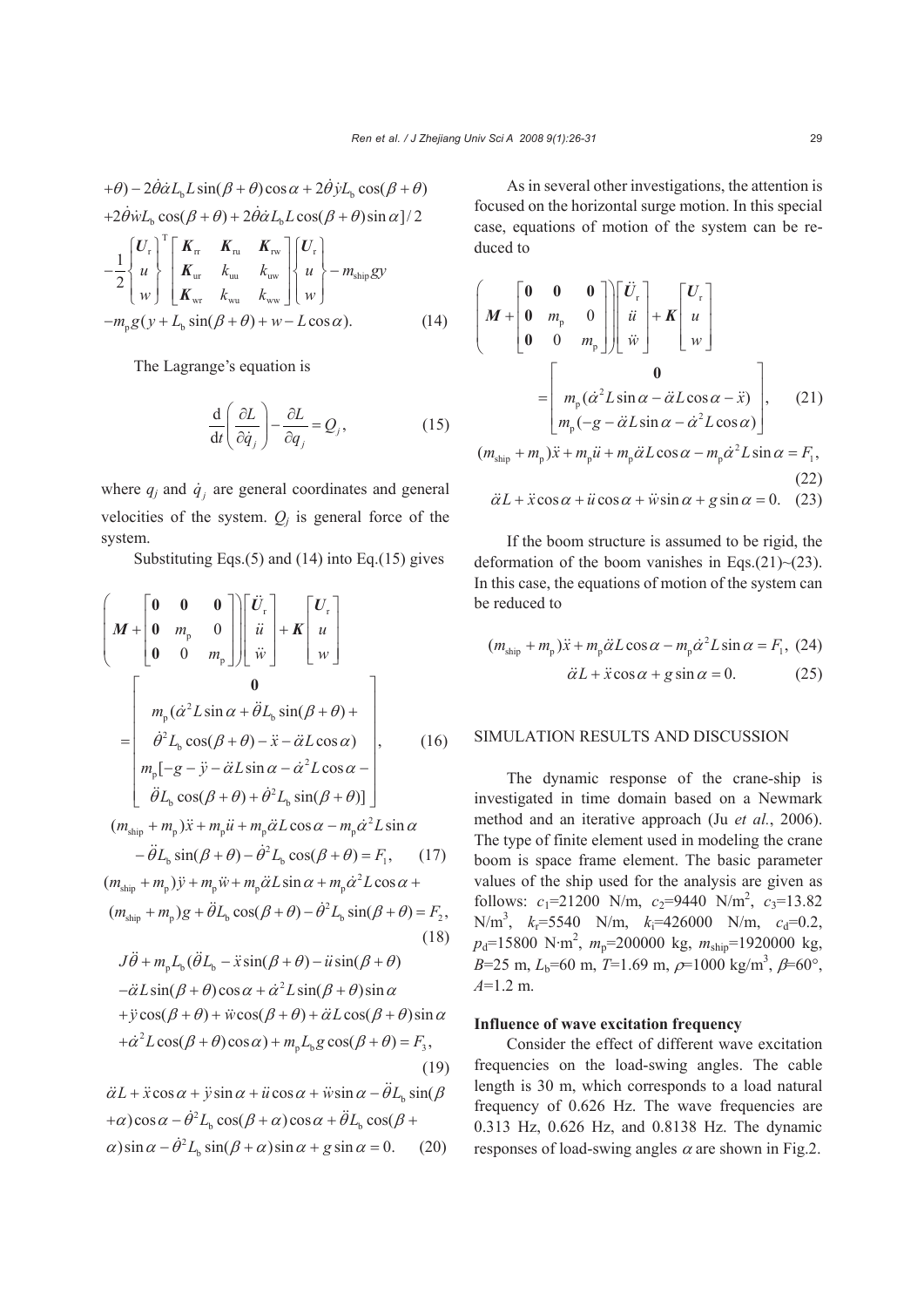

**Fig.2 Load swing angle for wave excitation with different frequency** 

(a) 0.313 Hz; (b) 0.626 Hz; (c) 0.8138 Hz

The results show that the load-swing amplitudes depend on the wave excitation frequency. As the excitation frequency approaches the natural frequency of the load, the amplitudes of the swing angles increase, and the amplitude of the load oscillation was  $\alpha_{\text{max}}$ =50°.

#### **Influence of flexibility of the boom**

Consider the effect of a rigid boom and a flexible boom on the dynamic response of crane-ship. The cable length is 45 m, the excitation wave amplitude is 1.2 m and the wave frequency is 0.626 Hz. The dynamic responses of load-swing angles of crane-ship with the rigid and flexible boom are demonstrated in Fig.3a. The load-swing angle is smaller for the crane-ship with flexible boom as compared with the



**Fig.3 Swing angle (a), surge motion (b) and surge velocity (c) for a crane-ship with the rigid and flexible boom**

crane-ship with a rigid boom. The load vibrations during the swing process can be seen from the load swing angle curves in Fig.3a.

The surge motions of a crane-ship with a rigid and a flexible boom are demonstrated in Fig.3b. It can be seen that there is small change in the amplitude of ship surge motion.

The surge velocity of a crane-ship with a rigid and a flexible boom is shown in Fig.3c. It can be seen that there is a high frequency vibration during the ship surge motion for the crane-ship with a flexible boom,